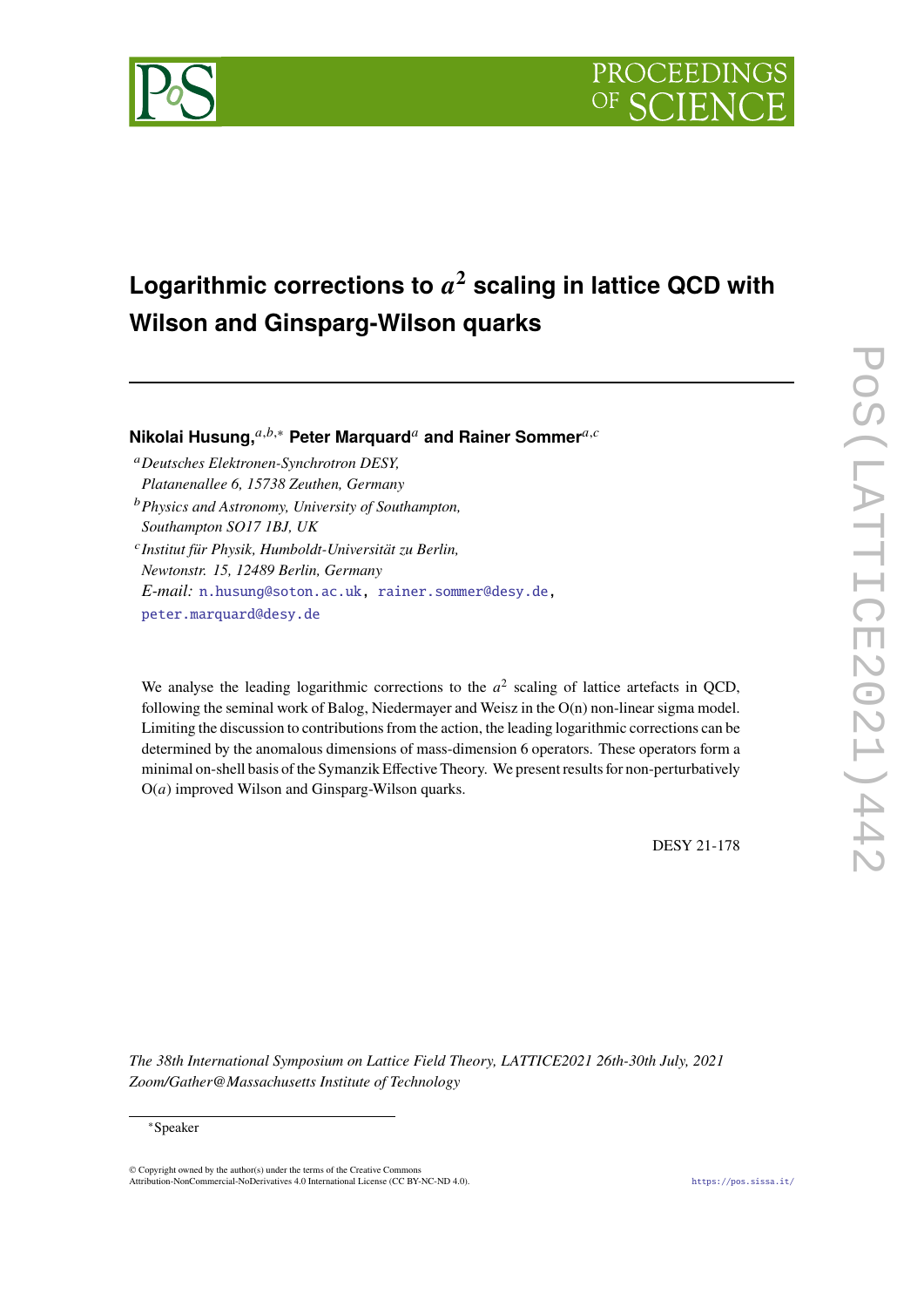## **1. Introduction**

Symanzik Effective Field Theory (SymEFT) [\[2](#page-5-1)[–5\]](#page-5-2) can be used to describe the lattice artifacts of lattice QCD for asymptotically small lattice spacings  $a$ . In contrast to the (classical)  $a^2$  ansatz commonly used in continuum extrapolations  $a \searrow 0$ , the leading asymptotic lattice spacing dependence is actually of the form  $a^2\left[\bar{g}^2(1/a)\right]$ <sup> $\hat{\Gamma}$ </sup> due to quantum corrections, where  $\hat{\Gamma}$  is a real constant and  $\bar{g}$  is the running coupling. We assume here the use of fully  $O(a)$  improved lattice actions throughout. Knowing  $\hat{\Gamma}$  is required to put continuum extrapolations on more solid grounds and to rule out any trouble arising from distinctly negative values for  $\hat{\Gamma}$  as there is no theoretical lower bound on this value. A particularly problematic example was found for the O(3) non-linear sigma model, where such an analysis [\[6,](#page-5-3) [7\]](#page-5-4) was performed for the first time yielding  $\hat{\Gamma} = -3$ . To highlight the impact a non-zero  $\hat{\Gamma}$  can have, we added the oversimplified sketch in fig. [1](#page-1-0) for the case of threeflavour OCD.

<span id="page-1-0"></span>

**Figure 1:** Sketch of the asymptotic lattice spacing dependence  $a^2[\bar{g}^2(1/a)]^{\hat{\Gamma}}$  for various values of  $\hat{\Gamma}$  compared to the plain  $a^2$ . We used here the 5-loop perturbative running of the QCD coupling in  $\overline{\text{MS}}$  [\[1\]](#page-5-0).

# **2. Symanzik Effective Theory**

For a more complete picture of SymEFT see [\[8\]](#page-5-5) as we give here only a short summary of the main concepts. To describe the lattice artifacts we start from the effective Lagrangian

$$
\mathcal{L}_{\text{Sym}} = -\frac{1}{2g_0^2} \text{tr}(F_{\mu\nu}F_{\mu\nu}) + \bar{\Psi}\left\{\gamma_{\mu}D_{\mu} + m\right\}\Psi + a^2 \sum_j c_j O_j + O(a^3),\tag{1}
$$

which is just the (Euclidean) continuum QCD Lagrangian for  $N_f$  quark flavours Ψ with additional  $O(a^2)$  corrections. The matching coefficients  $c_j$  depend on the choice for the lattice discretisation. (Only) For tree-level matching it suffices to naively expand the lattice action in the lattice spacing. The basis of operators  $O_i$  must be chosen such that it parametrises all lattice artifacts originating from the lattice action up to higher order corrections in the lattice spacing.

Being interested in either Ginsparg-Wilson (GW) or Wilson [\[9,](#page-6-0) [10\]](#page-6-1) quarks for the lattice discretisation yields the following symmetry constraints on our minimal operator basis

- SU $(N)$  gauge symmetry,
- invariance under Euclidean reflections,
- invariance under charge conjugation,
- H(4) lattice symmetry, i.e. continuum O(4) symmetry is broken due to reduced rotational symmetry,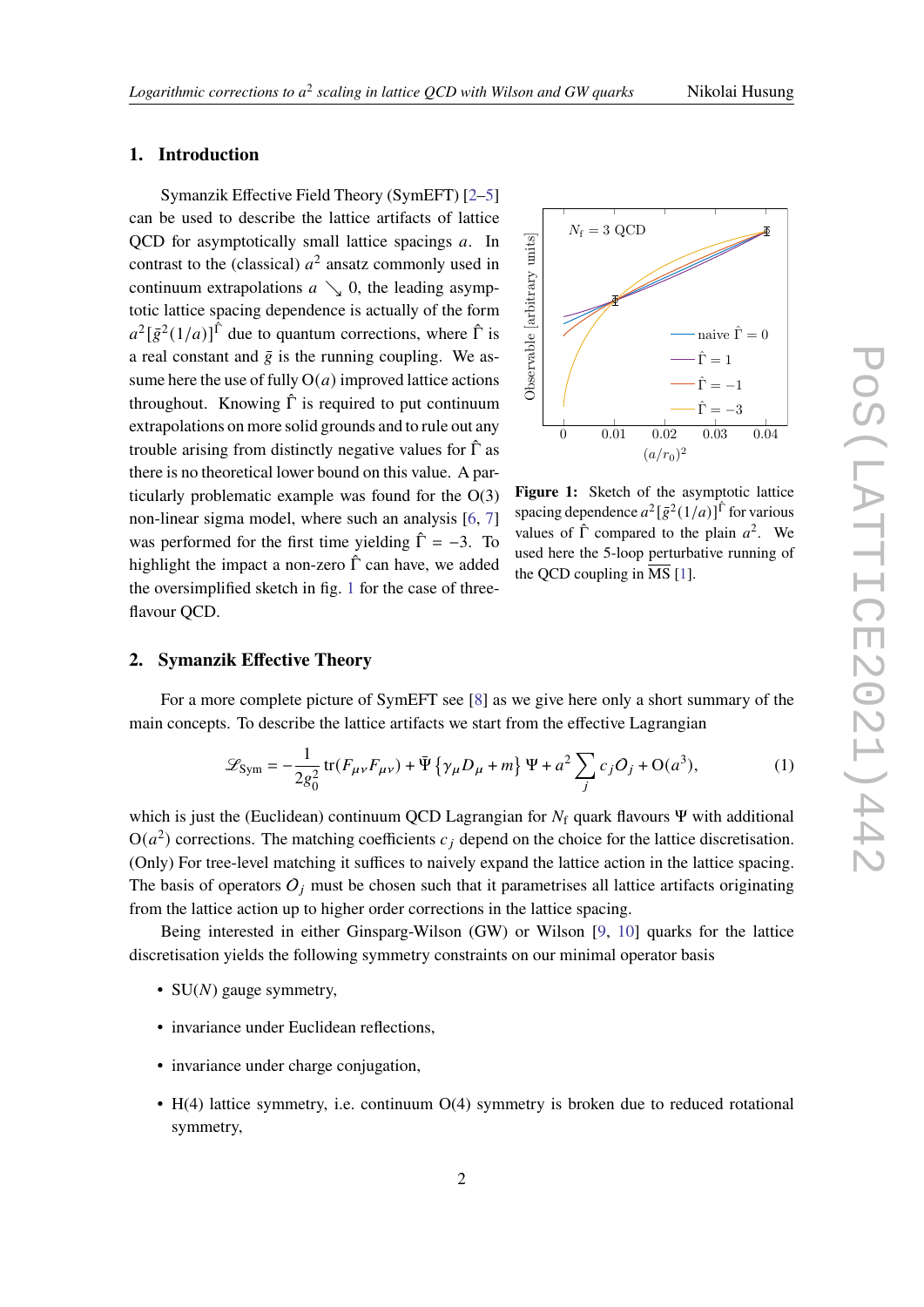• flavour symmetries,  $SU(N_f)_L \times SU(N_f)_R \times U(1)$  for massless GW quarks and  $U(N_f)_V$  for massless Wilson quarks.

Notice that  $SU(N_f)_L \times SU(N_f)_R \times U(1) \subset U(N_f)_V$  such that the minimal basis of GW quarks is a subset of the full minimal basis needed for Wilson quarks. Due to being only interested in on-shell physics we can make use of the continuum equations of motion to reduce the operator basis further [\[11\]](#page-6-2).

The minimal on-shell operator basis for the massless case (or sufficiently small quark masses) then is the following [\[12](#page-6-3)[–14\]](#page-6-4)

<span id="page-2-1"></span>
$$
O_1 = \frac{1}{g_0^2} tr(D_{\mu} F_{\nu \rho} D_{\mu} F_{\nu \rho}), \qquad O_2 = \frac{1}{g_0^2} \sum_{\mu} tr(D_{\mu} F_{\mu \nu} D_{\mu} F_{\mu \nu}),
$$
  
\n
$$
O_3 = \sum_{\mu} \bar{\Psi} \gamma_{\mu} D_{\mu}^3 \Psi, \qquad O_{k \ge 4} = g_0^2 (\bar{\Psi} \Gamma_k \Psi)^2,
$$
\n(2)

where  $\Gamma_{4-7} \in \{\gamma_{\mu}, \gamma_5 \gamma_{\mu}\} \otimes \{1, T^a\}$  and  $\Gamma_{8-13} \in \{1, \gamma_5, \sigma_{\mu\nu}\} \otimes \{1, T^a\}$  with  $\sigma_{\mu\nu} = \frac{i}{2}$  $\frac{i}{2}[\gamma_{\mu}, \gamma_{\nu}].$ The operators  $O_2$  and  $O_3$  both break O(4) symmetry. For massless GW quarks we only need  $O_{k \le 7}$ , while massless Wilson quarks require the entire set of operators listed here. For the general massive case we get additional massive operators, that are listed and discussed in [\[15,](#page-6-5) [16\]](#page-6-6).

#### **3. Leading powers in the coupling**

For an arbitrary Renormalisation Group invariant (RGI) spectral<sup>[1](#page-2-0)</sup> quantity  $P$  we may use the operator basis to write the leading lattice artifacts as

$$
\mathcal{P}(a) = \mathcal{P}(0) - a^2 \sum_{j} \bar{c}_{j}^{O} \delta \mathcal{P}_{j}^{O}(1/a) \times \{1 + O(\bar{g}^{2}(1/a))\} + O(a^3),
$$
\n(3)

where  $\bar{c}_i^O$  is the tree-level matching coefficient and  $\delta \mathcal{P}_i^O$  contains the matrix elements of interest with an additional insertion of  $\int d^4x O_j(x)$ . The remaining scale dependence of  $\delta \mathcal{P}_i^O(1/a)$ , where  $1/a$  is the relevant renormalisation scale for lattice artifacts, is governed by the renormalisation group equation

$$
\mu \frac{\delta \mathcal{P}_i^O(\mu)}{d\mu} = -\left\{ \gamma_0^O \bar{g}^2(\mu) + O(\bar{g}^4) \right\}_{ij} \delta \mathcal{P}_j^O(\mu),\tag{4}
$$

where  $\gamma_0^O$  $\frac{0}{0}$  is the 1-loop coefficient of the anomalous dimension matrix. In general  $\gamma_0^0$  $_{0}^{O}$  is not diagonal, but in our case we can make a change of basis  $O \rightarrow \mathcal{B}$  such that  $\gamma_0^{\mathcal{B}}$  $\sigma_0^{\mathcal{B}} = \text{diag}((\gamma_0)_1, \ldots, (\gamma_0)_n)$ becomes diagonal. In turn this allows to introduce the RGI, where all scale dependence is absorbed into some perturbatively known prefactor

$$
\delta \mathcal{P}_j^{\mathcal{B}}(1/a) = \left[2b_0 \bar{g}^2(1/a)\right]^{\hat{\gamma}_j} \delta \mathcal{P}_{j;\text{RGI}}^{\mathcal{B}} \times \left\{1 + \mathcal{O}(\bar{g}^2(1/a))\right\}, \quad \hat{\gamma}_j = \frac{(\gamma_0^{\mathcal{B}})_j}{2b_0},\tag{5}
$$

where  $b_0$  is the 1-loop coefficient of the  $\beta$ -function and the factor  $2b_0$  in front of  $\bar{g}^2(1/a)$ is the common choice for the normalisation. Taking the leading order matching  $c_j^{\mathcal{B}}(\bar{g}^2)$  =

<span id="page-2-0"></span><sup>1</sup>For a non-spectral quantity also corrections from the local fields involved must be taken into account, which cancel out for spectral quantities.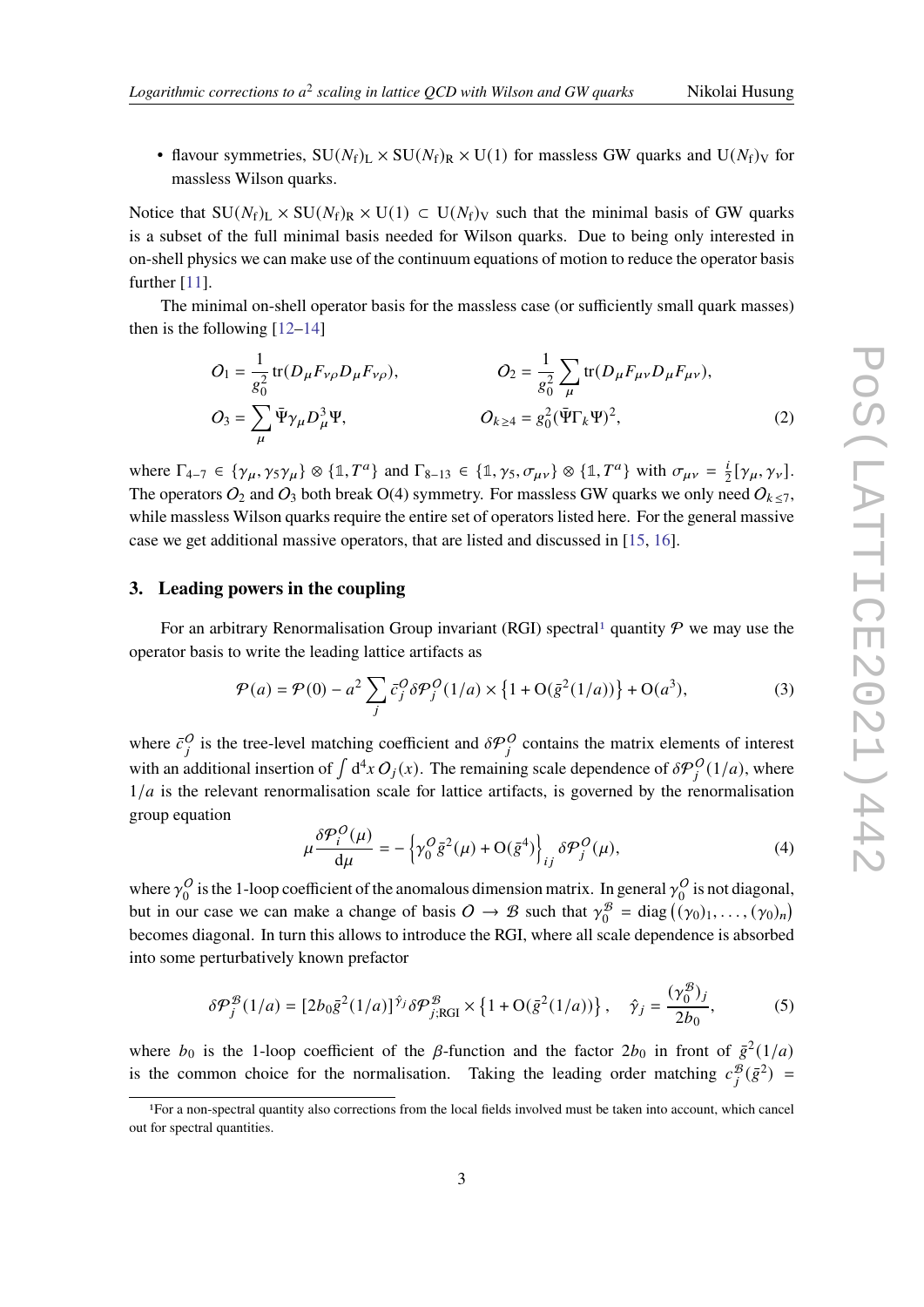<span id="page-3-3"></span>

<span id="page-3-2"></span><span id="page-3-1"></span><span id="page-3-0"></span>**Figure 2:** 1PI graphs considered to perform the 1-loop renormalisation of the minimal operator basis at zero momentum. The double line indicates the operator insertion at zero momentum. Graph [\(e\)](#page-3-0) is only needed to renormalise the 4-fermion opreators, while the graphs [\(a\)](#page-3-1) and [\(c\)](#page-3-2) would suffice for the case of pure gauge theory.

 $\hat{c}_i^{\mathcal{B}}[2b_0\bar{g}^2(1/a)]^{n_j^1} \times \{1+O(\bar{g}^2(1/a))\}$  into account, we eventually arrive at the central formula for the leading asymptotic lattice spacing dependence

$$
\mathcal{P}(a) = \mathcal{P}(0) - a^2 \sum_{j} \left[ 2b_0 \bar{g}^2 (1/a) \right]^{\hat{\Gamma}_j} \hat{c}_j^{\mathcal{B}} \delta \mathcal{P}_{j;\text{RGI}}^{\mathcal{B}} \times \left\{ 1 + \mathcal{O}(\bar{g}^2 (1/a)) \right\} + \mathcal{O}(a^3), \quad \hat{\Gamma}_j = \hat{\gamma}_j + n_j^{\text{I}} \,,
$$
\n(6)

which has precisely the form we mentioned in the beginning. Of course there are now multiple  $\hat{\gamma}_i$ . Those must be computed to give a lower bound on these powers and to sort out, which one gives the leading contribution, if any  $\hat{\gamma}_j$  is actually dominant.

#### **3.1 Renormalisation strategy**

Our strategy to compute the 1-loop anomalous dimensions is based on the background field gauge [\[17–](#page-6-7)[20\]](#page-6-8) in which we compute the one-particle-irreducible (1PI) graphs as depicted in fig. [2.](#page-3-3) This particular choice allows us to easily perform the renormalisation of the inserted operator at zero momentum, which then allows us to ignore any mixing from total divergence operators. Since we perform our operator renormalisation off-shell we have to take EOM vanishing operators  $\mathcal E$  into account, i.e. the desired mixing matrix  $Z^O$  can be extracted from

$$
\begin{pmatrix} O_i \\ \mathcal{E}_j \end{pmatrix}_{\overline{\text{MS}}} = \begin{pmatrix} Z_{ik}^O & Z_{il}^{OE} \\ 0 & Z_{jl}^E \end{pmatrix} \begin{pmatrix} O_k \\ \mathcal{E}_l \end{pmatrix},\tag{7}
$$

where the subscript  $\overline{\text{MS}}$  indicates that we are using the  $\overline{\text{MS}}$  renormalisation scheme working in  $D = 4 - 2\epsilon$  dimensions. The 1-loop coefficient of the anomalous dimension matrix can then be easily obtained from the mixing matrix

$$
Z^O = \mathbb{1} + \gamma_0^O \frac{\bar{g}^2}{\epsilon} + \mathcal{O}(\bar{g}^4). \tag{8}
$$

# **3.2 Leading powers ˆ**

Following the strategy described before, we are left with a range of values  $\hat{\Gamma}_i$  and the (unknown) constants  $d_j = \hat{c}_j^B \delta \mathcal{P}_{j;\text{RGI}}^B$ . If a matching coefficient  $c_j^B$  vanishes at tree-level, we assume the 1-loop order to be the first non-vanishing contribution – of course those contributions could still be further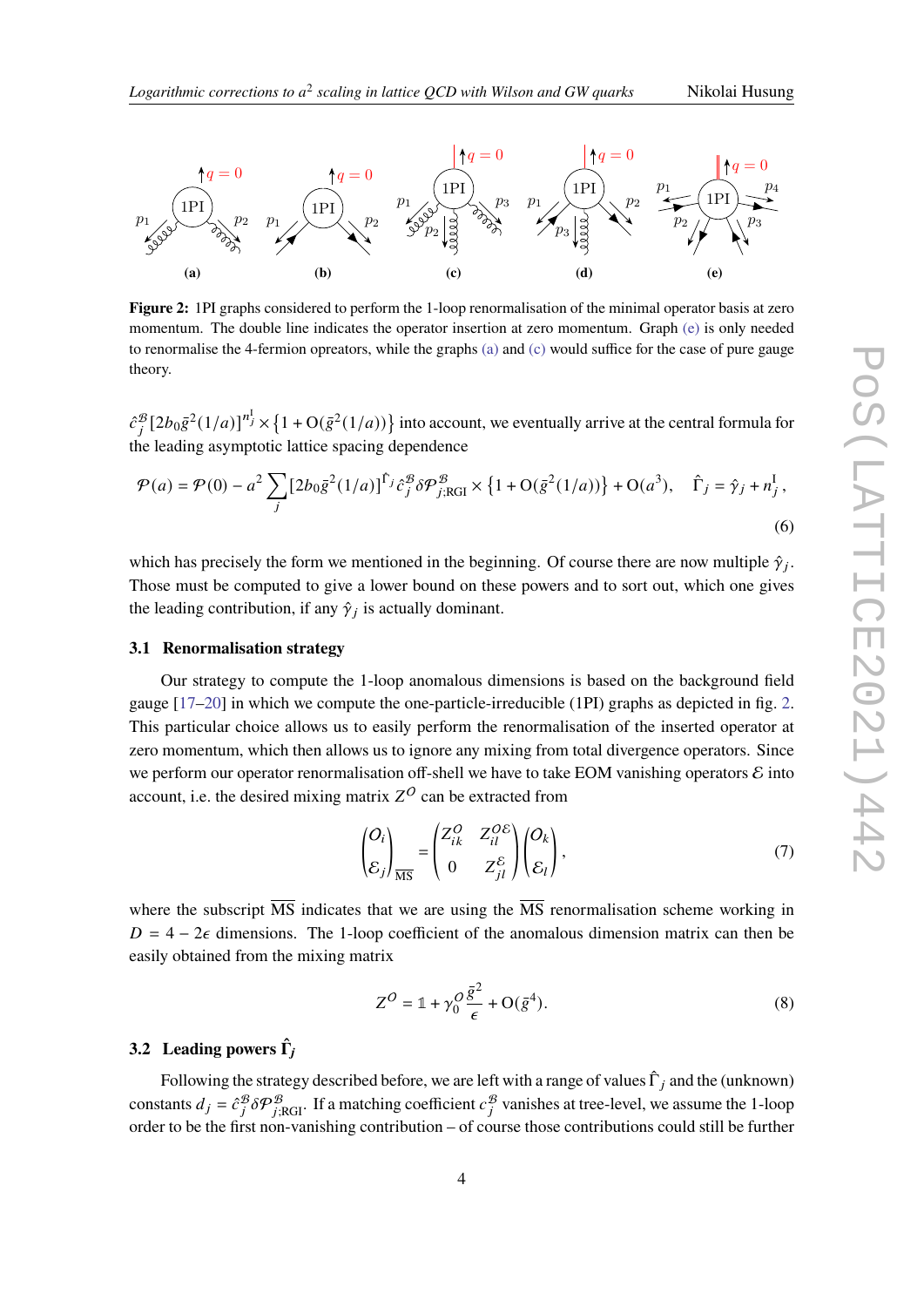<span id="page-4-0"></span>

**Figure 3:** Spectra of  $\hat{\Gamma}_i$  for Wilson (left) and Ginsparg-Wilson quarks (right). All powers up to N<sup>3</sup>LO have been plotted to highlight the spread of the leading powers and the density at subleading powers. While the solid lines correspond to the contributions from the massless operator basis in eq. [\(2\)](#page-2-1), the dash-dotted lines correspond to contributions from massive operators. The number of flavours is chosen as  $N_f = 2, 3, 4$  for the conventional lattice simulations and as  $N_f = 8$  to highlight the approach to the conformal window. Notice that due to the dense spectrum some contributions are hard to distinguish.

suppressed. For an in-depth discussion of  $\hat{c}_i^{\mathcal{B}}$  for commonly used lattice discretisations, see [\[16\]](#page-6-6). We will rather focus here on the spectrum  $\hat{\Gamma}_i$  and try to make statements about the leading lattice artifacts ignoring potential hierarchies between different  $\hat{c}_i^{\mathcal{B}}$ . The plots in figure [3](#page-4-0) show all powers  $\hat{\Gamma}_i$  for  $O(a)$  improved Wilson and GW quarks respectively up to N<sup>3</sup>LO contributions. This is done to indicate the large spread of  $\hat{\Gamma}_i$  at leading order, while anything beyond  $\hat{\Gamma}_i \leq 1 + \min_i \hat{\Gamma}_i$  will be hard to distinguish from e.g. the NLO contributions of the truly leading powers. Also the very dense spectrum at subleading orders becomes more apparent this way.

#### **4. Conclusion**

We find a very dense spectrum  $\hat{\Gamma}_i$  for both Wilson and GW quarks due to the presence of four fermion operators at mass-dimension 6. This will make it hard to decide, which contributions actually dominate the  $O(a^2)$  lattice artifacts due to potentially complicated cancellations and pileups of the various contributions. Nonetheless, ignoring any hierarchy between the matching coefficients, we find e.g. for  $N_f = 3$  the leading asymptotic dependence for spectral quantities (ordering  $\hat{\Gamma}_i \leq \hat{\Gamma}_{i+1}$ )

massless massive  
\n
$$
\frac{\mathcal{P}(a)}{\mathcal{P}(0)} = 1 - a^2 \left[ 2b_0 \bar{g}^2 (1/a) \right]^{\hat{\Gamma}_{\text{min}}} \left\{ d_1 + d_2 \left[ 2b_0 \bar{g}^2 (1/a) \right]^{\hat{\Delta}\hat{\Gamma}} + \dots \right\}, \quad \hat{\Gamma}_{\text{min}} \quad 0.25 \quad -0.11 \quad , \quad \hat{\Delta}\hat{\Gamma} \quad 0.42 \quad 0.36 \quad (9)
$$

which is universal for  $O(a)$  improved Wilson and Ginsparg-Wilson quarks. The asymptotic form for the massless case should also be a good approximation for  $N_f = 2$  and may still work at  $N_f = 2 + 1$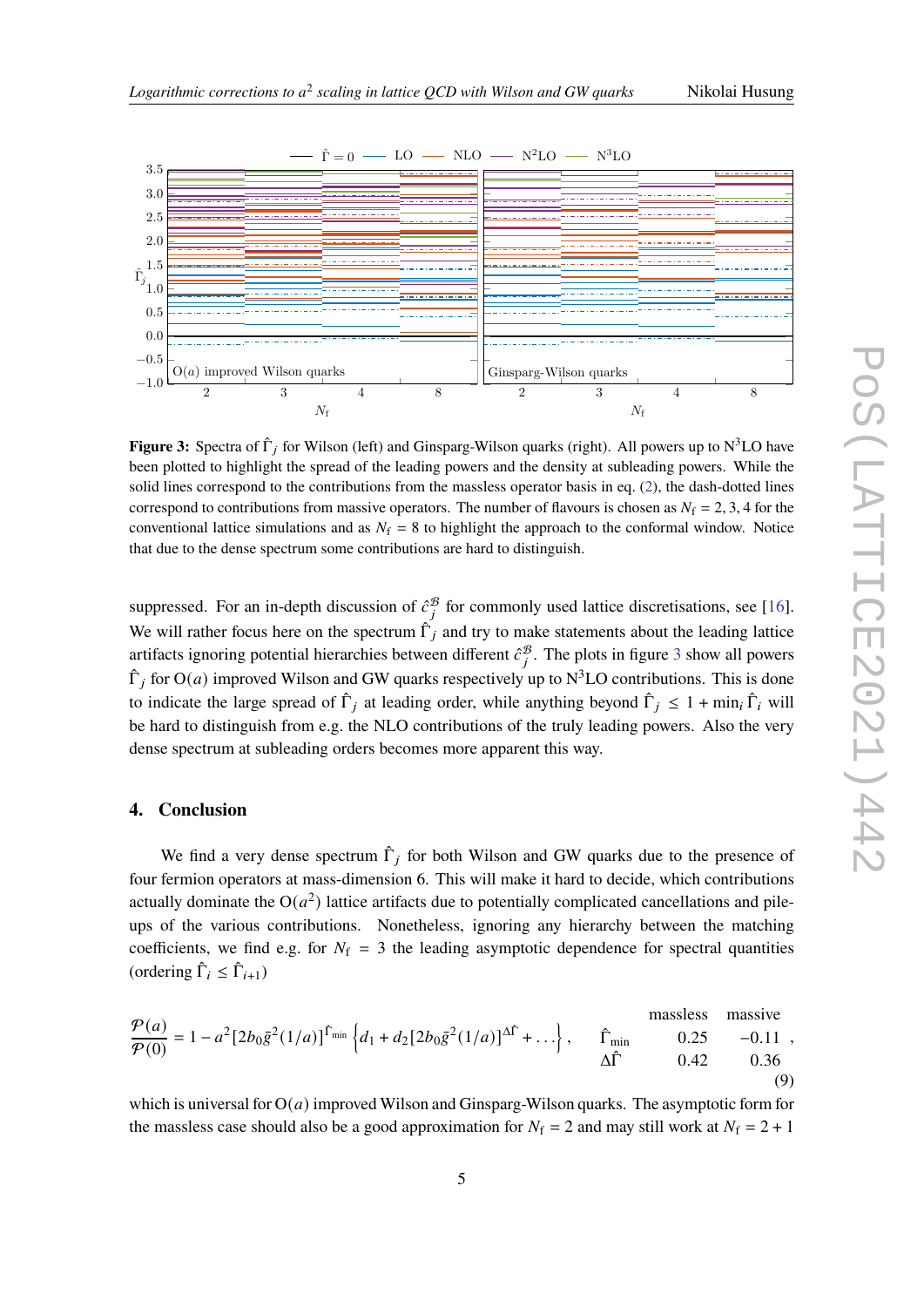at physical quark masses. Once the physical charm quark is added the contributions from massive operators will certainly not be small any longer and may actually be the dominant contributions.

For the massless case and  $N_f = 2, 3, 4$  the convergence towards the continuum limit should be slightly improved due to  $\hat{\Gamma}_i > 0$ , while both  $N_f = 8$  and the massive case have slightly negative  $\hat{\Gamma}_i \geq -0.2$ , such that the convergence might be worse. In contrast to the O(3) non-linear sigma model [\[6,](#page-5-3) [7\]](#page-5-4) all leading powers are very close to the classical zero and not distinctly negative, i.e.  $\hat{\Gamma}_i \gg -3$ , which is good news.

When the different constants  $d_i$  have a similar magnitude, the leading power in the coupling dominates the  $a^2$  effects. However, as analysed in some detail in [\[16\]](#page-6-6), common lattice actions can have  $\hat{c}_i^{\mathcal{B}}$  which differ very much. For example for an  $O(a)$  improved fermion action and an improved gauge action, a single term dominates and it does not have the leading power. Such information should be incorporated when continuum extrapolations are performed and checks on contaminations of  $O(a^3)$  or  $O(a^4)$  contributions are advisable as well. Necessary extensions to this work are amongst others the inclusion of contributions from local fields to go beyond spectral quantities and staggered quarks, which require an enlarged operator basis due to flavour changing interactions.

**Acknowledgements:** We thank Hubert Simma, Kay Schönwald and Agostino Patella for useful discussions and suggestions. RS acknowledges funding by the H2020 program in the *Europlex* training network, grant agreement No. 813942.

# **References**

- <span id="page-5-0"></span>[1] T. Luthe, A. Maier, P. Marquard and Y. Schröder, *Complete renormalization of QCD at five loops*, *JHEP* **03** [\(2017\) 020](https://doi.org/10.1007/JHEP03(2017)020) [[1701.07068](https://arxiv.org/abs/1701.07068)].
- <span id="page-5-1"></span>[2] K. Symanzik, *Cutoff dependence in lattice*  $\phi_4^4$  *theory*, *[NATO Sci. Ser. B](https://doi.org/10.1007/978-1-4684-7571-5_18)* **59** (1980) 313.
- [3] K. Symanzik, *Some Topics in Quantum Field Theory*, in *Mathematical Problems in Theoretical Physics. Proceedings, 6th International Conference on Mathematical Physics, West Berlin, Germany, August 11-20, 1981*, pp. 47–58, 1981.
- [4] K. Symanzik, *Continuum Limit and Improved Action in Lattice Theories. 1. Principles and* <sup>4</sup> *Theory*, *[Nucl. Phys.](https://doi.org/10.1016/0550-3213(83)90468-6)* **B226** (1983) 187.
- <span id="page-5-2"></span>[5] K. Symanzik, *Continuum Limit and Improved Action in Lattice Theories. 2. O(N) Nonlinear Sigma Model in Perturbation Theory*, *Nucl. Phys.* **B226** [\(1983\) 205.](https://doi.org/10.1016/0550-3213(83)90469-8)
- <span id="page-5-3"></span>[6] J. Balog, F. Niedermayer and P. Weisz, *Logarithmic corrections to*  $O(a^2)$  *lattice artifacts*, *Phys. Lett.* **B676** [\(2009\) 188](https://doi.org/10.1016/j.physletb.2009.04.082) [[0901.4033](https://arxiv.org/abs/0901.4033)].
- <span id="page-5-4"></span>[7] J. Balog, F. Niedermayer and P. Weisz, *The Puzzle of apparent linear lattice artifacts in the 2d non-linear sigma-model and Symanzik's solution*, *[Nucl. Phys.](https://doi.org/10.1016/j.nuclphysb.2009.09.007)* **B824** (2010) 563 [[0905.1730](https://arxiv.org/abs/0905.1730)].
- <span id="page-5-5"></span>[8] N. Husung, P. Marquard, R. Sommer, *Asymptotic behavior of cutoff effects in Yang-Mills theory and in Wilson's lattice QCD*, *[Eur. Phys. J. C](https://doi.org/10.1140/epjc/s10052-020-7685-4)* **80** (2020) 200 [[1912.08498](https://arxiv.org/abs/1912.08498)].